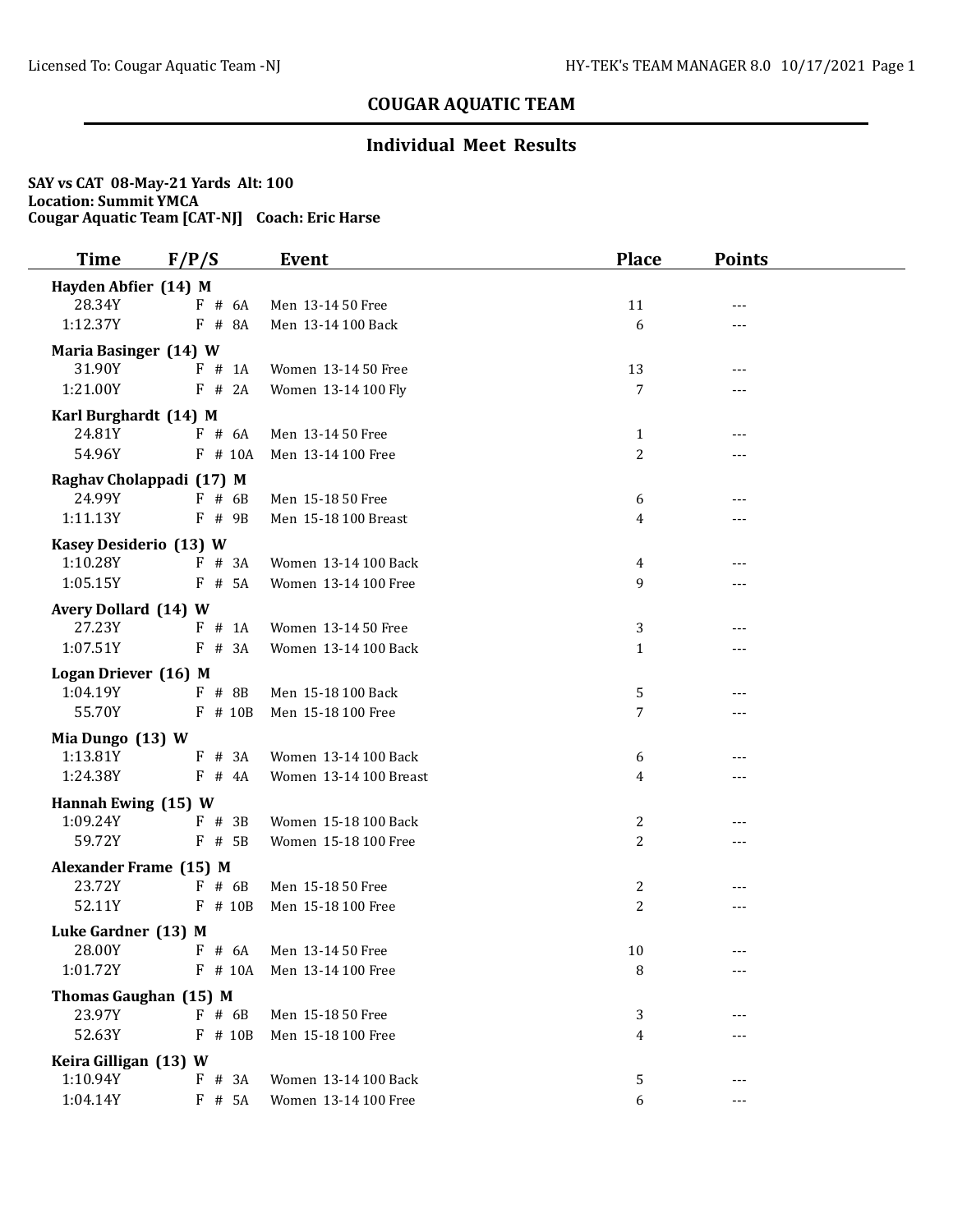### **Individual Meet Results**

| <b>Time</b>                    | F/P/S                 | Event                                   | <b>Place</b>   | <b>Points</b> |  |
|--------------------------------|-----------------------|-----------------------------------------|----------------|---------------|--|
| Reagan Gilligan (13) W         |                       |                                         |                |               |  |
| 1:07.34Y                       | F # 2A                | Women 13-14 100 Fly                     | 2              |               |  |
| 1:08.48Y                       | $F$ # 3A              | Women 13-14 100 Back                    | 2              | $---$         |  |
| Henry Goodwin (13) M           |                       |                                         |                |               |  |
| 27.65Y                         | $F$ # 6A              | Men 13-14 50 Free                       | 9              | ---           |  |
| 1:00.87Y                       | $F$ # 10A             | Men 13-14 100 Free                      | 6              |               |  |
| Brendan Guiliano (16) M        |                       |                                         |                |               |  |
| 1:10.73Y                       | F # 9B                | Men 15-18 100 Breast                    | 3              | ---           |  |
| 55.27Y                         | $F$ # 10B             | Men 15-18 100 Free                      | 6              |               |  |
| Maya Gutierrez (15) W          |                       |                                         |                |               |  |
| 29.40Y                         | $F$ # 1B              | Women 15-18 50 Free                     | 5              | ---           |  |
| 1:04.67Y                       | $F$ # 5B              | Women 15-18 100 Free                    | 5              | ---           |  |
|                                |                       |                                         |                |               |  |
| Evelyn Hickey (15) W<br>30.84Y | $F$ # 1B              | Women 15-18 50 Free                     | 7              | ---           |  |
| 1:14.64Y                       | $F$ # 3B              | Women 15-18 100 Back                    | 6              | ---           |  |
|                                |                       |                                         |                |               |  |
| Aryan Kapoor (15) M<br>57.69Y  |                       |                                         |                |               |  |
| 50.60Y                         | $F$ # 7B<br>$F$ # 10B | Men 15-18 100 Fly<br>Men 15-18 100 Free | 3<br>1         | ---           |  |
|                                |                       |                                         |                | ---           |  |
| Riley Kopp (14) W              |                       |                                         |                |               |  |
| 30.51Y                         | F # 1A                | Women 13-14 50 Free                     | 10             |               |  |
| 1:04.81Y                       | $F$ # 5A              | Women 13-14 100 Free                    | 7              | ---           |  |
| Alejandra Laynez (16) W        |                       |                                         |                |               |  |
| <b>NS</b>                      | $F$ # 3B              | Women 15-18 100 Back                    |                | ---           |  |
| <b>NS</b>                      | $F$ # 4B              | Women 15-18 100 Breast                  |                |               |  |
| Jamie Leas (14) W              |                       |                                         |                |               |  |
| 31.04Y                         | F # 1A                | Women 13-14 50 Free                     | 11             | $---$         |  |
| 1:13.65Y                       | F # 2A                | Women 13-14 100 Fly                     | 5              |               |  |
| Charlotte Lepis (17) W         |                       |                                         |                |               |  |
| 1:03.80Y                       | $F$ # 2B              | Women 15-18 100 Fly                     | 2              | ---           |  |
| 1:16.00Y                       | $F$ # 4B              | Women 15-18 100 Breast                  | $\overline{2}$ | ---           |  |
| Ella Lepis (14) W              |                       |                                         |                |               |  |
| 1:06.84Y                       |                       | F # 2A Women 13-14 100 Fly              | $\mathbf{1}$   | ---           |  |
| 1:00.34Y                       | F # 5A                | Women 13-14 100 Free                    | 3              | ---           |  |
| Sasha Lukonen (16) W           |                       |                                         |                |               |  |
| 1:14.55Y                       | F # 3B                | Women 15-18 100 Back                    | 5              |               |  |
| 1:24.37Y                       | $F$ # 4B              | Women 15-18 100 Breast                  | 6              |               |  |
| Alex Makovsky (13) M           |                       |                                         |                |               |  |
| 26.10Y                         | F # 6A                | Men 13-14 50 Free                       | 3              | ---           |  |
| 58.02Y                         | F # 10A               | Men 13-14 100 Free                      | 4              | ---           |  |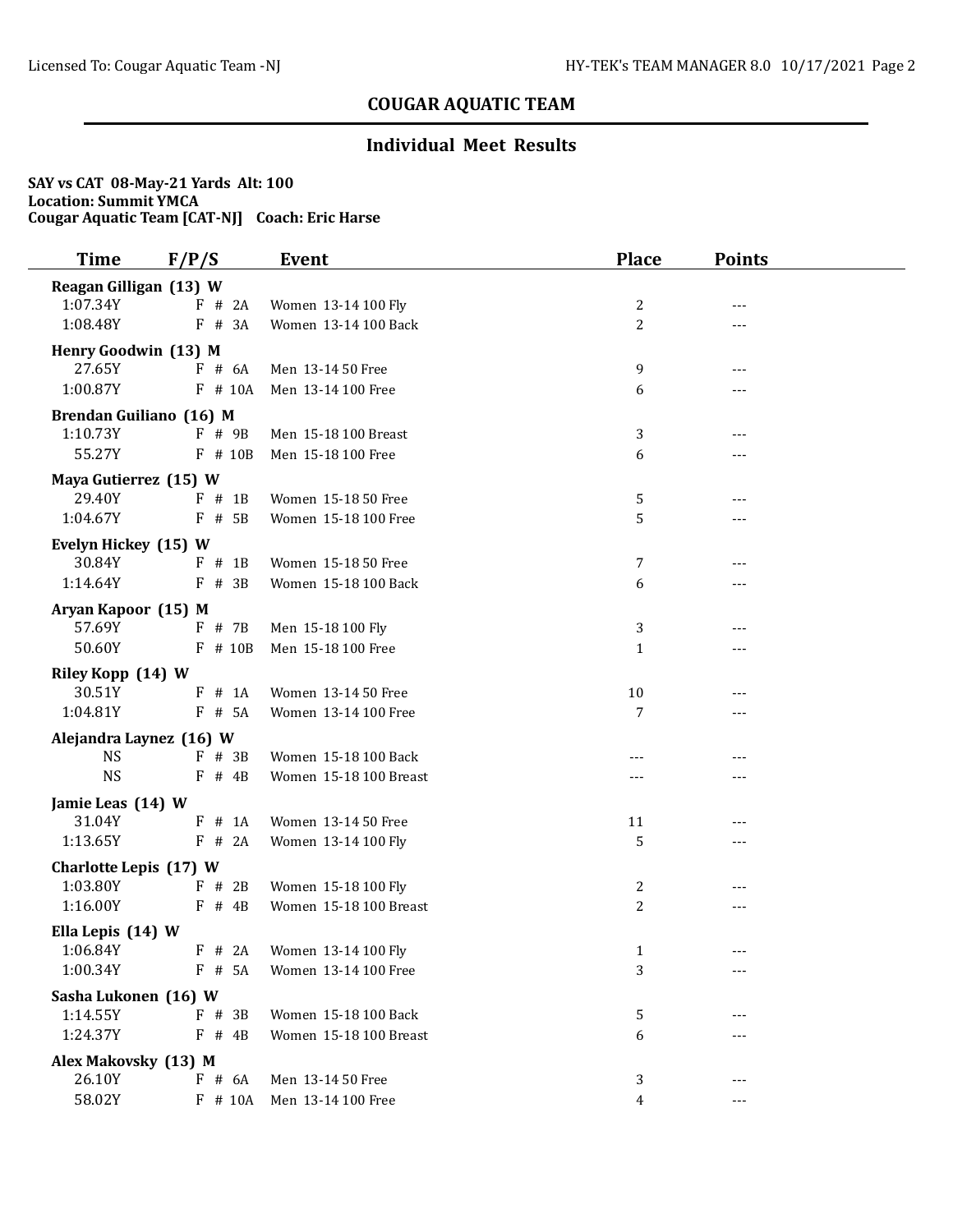### **Individual Meet Results**

| <b>Time</b>                              | F/P/S                              | Event                         | <b>Place</b>   | <b>Points</b>       |  |
|------------------------------------------|------------------------------------|-------------------------------|----------------|---------------------|--|
|                                          | <b>Christopher Mattesky (14) M</b> |                               |                |                     |  |
| 1:12.01Y                                 | F # 9A                             | Men 13-14 100 Breast          | $\mathbf{1}$   | $---$               |  |
| 1:07.32Y                                 | $F$ # 10A                          | Men 13-14 100 Free            | 11             | ---                 |  |
| Elise McGirt (14) W                      |                                    |                               |                |                     |  |
| 29.17Y                                   | $F$ # 1A                           | Women 13-14 50 Free           | 6              | ---                 |  |
| 1:10.81Y                                 | F # 2A                             | Women 13-14 100 Fly           | 4              |                     |  |
|                                          | Shannon McGowan (13) W             |                               |                |                     |  |
| 1:13.84Y                                 | $F$ # 3A                           | Women 13-14 100 Back          | $\overline{7}$ |                     |  |
| 1:04.95Y                                 | F # 5A                             | Women 13-14 100 Free          | 8              | ---                 |  |
| Eli Muldoon (15) M                       |                                    |                               |                |                     |  |
| 1:01.65Y                                 | F # 7B                             | Men 15-18 100 Fly             | 6              | ---                 |  |
| 55.80Y                                   | $F$ # 10B                          | Men 15-18 100 Free            | 8              |                     |  |
| <b>Caroline Murray (15) W</b>            |                                    |                               |                |                     |  |
| 1:07.75Y                                 | $F$ # 2B                           | Women 15-18 100 Fly           | 3              |                     |  |
| 1:00.01Y                                 | $F$ # 5B                           | Women 15-18 100 Free          | 3              | $---$               |  |
| Ashley Peng (14) W                       |                                    |                               |                |                     |  |
| 1:09.27Y                                 | $F$ # 3A                           | Women 13-14 100 Back          | 3              | $---$               |  |
| 1:28.66Y                                 | F # 4A                             | Women 13-14 100 Breast        | 5              | ---                 |  |
|                                          |                                    |                               |                |                     |  |
| Kyle Phillips (13) M<br>27.33Y           | $F$ # 6A                           | Men 13-14 50 Free             | 8              | ---                 |  |
| 59.31Y                                   | $F$ # 10A                          | Men 13-14 100 Free            | 5              | $---$               |  |
|                                          |                                    |                               |                |                     |  |
| <b>Mario Pontidis (14) M</b><br>1:01.69Y | $F$ # 8A                           | Men 13-14 100 Back            | 1              |                     |  |
| 53.79Y                                   | $F$ # 10A                          | Men 13-14 100 Free            | $\mathbf{1}$   | $---$               |  |
|                                          |                                    |                               |                |                     |  |
| Amanda Rohde (16) W                      |                                    |                               |                |                     |  |
| <b>NS</b>                                | $F$ # 4B                           | Women 15-18 100 Breast        | $---$          | $---$               |  |
| Ashley Rohde (13) W                      |                                    |                               |                |                     |  |
| 1:23.27Y                                 | F # 2A                             | Women 13-14 100 Fly           | 9              | $---$               |  |
| 1:22.71Y                                 | $F$ # 3A                           | Women 13-14 100 Back          | 10             | $---$               |  |
|                                          | Caroline Rosiecki (14) W           |                               |                |                     |  |
| 27.17Y                                   | F # 1A                             | Women 13-14 50 Free           | 2              | $---$               |  |
| 1:22.06Y                                 |                                    | F # 4A Women 13-14 100 Breast | $\overline{a}$ | $\qquad \qquad - -$ |  |
| Kailey Ross (15) W                       |                                    |                               |                |                     |  |
| 1:12.24Y                                 | $F$ # 2B                           | Women 15-18 100 Fly           | 4              |                     |  |
| 1:18.08Y                                 | $F$ # 4B                           | Women 15-18 100 Breast        | 4              |                     |  |
| <b>Schuyler Ross (17) W</b>              |                                    |                               |                |                     |  |
| 26.05Y                                   | $F$ # 1B                           | Women 15-18 50 Free           | $\mathbf{1}$   |                     |  |
| 1:17.92Y                                 | $F$ # 4B                           | Women 15-18 100 Breast        | 3              |                     |  |
| Koji Sawa (12) M                         |                                    |                               |                |                     |  |
| 1:12.63Y                                 | F # 9                              | Men 13 & Over 100 Breast      | $\mathbf{1}$   | $---$               |  |
| 58.33Y                                   | $F$ # 10                           | Men 13 & Over 100 Free        | $\mathbf{1}$   |                     |  |